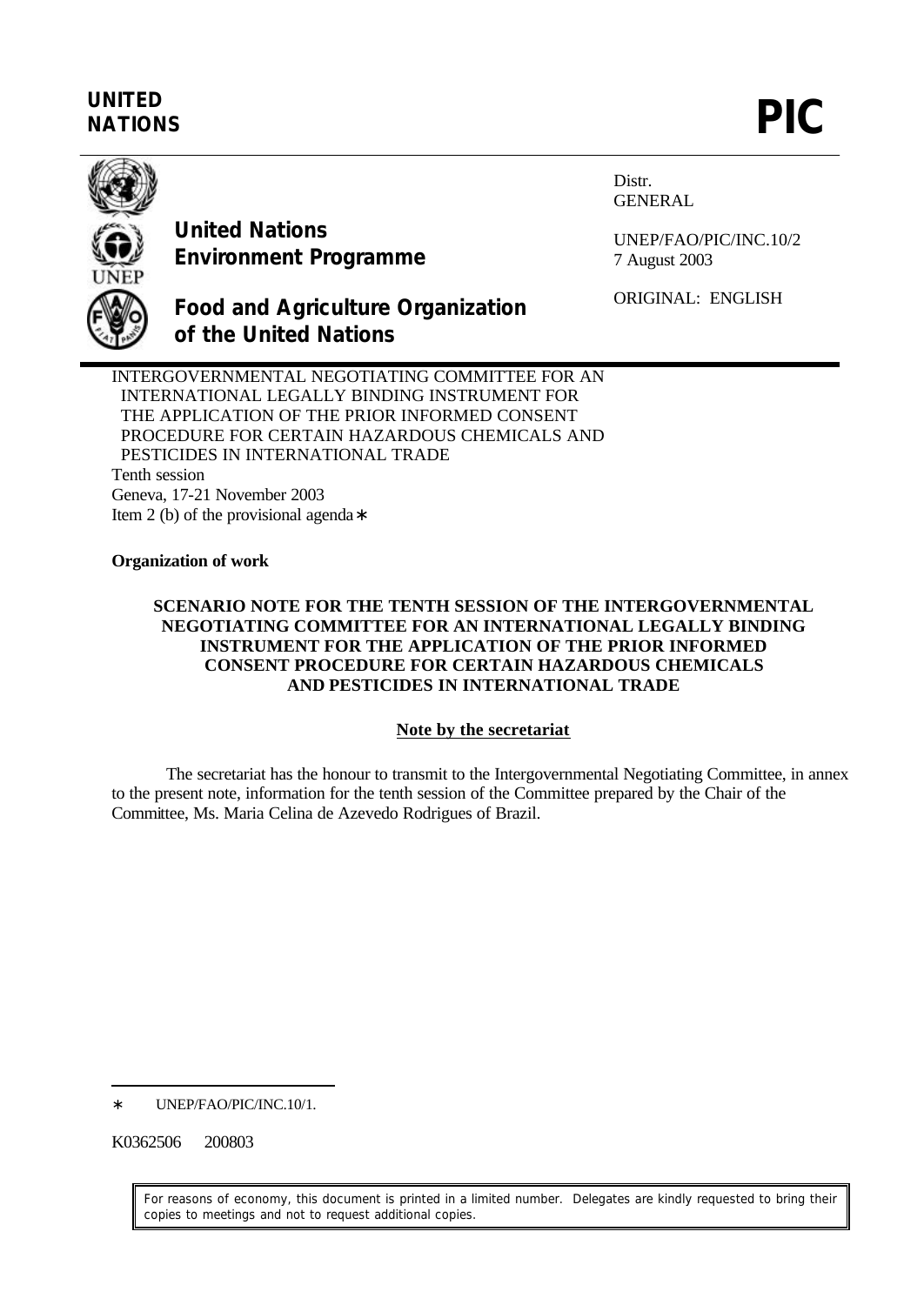#### Annex

#### Scenario note for the tenth session of the Intergovernmental Negotiating Committee

1. I have prepared this scenario note for the tenth session of the Intergovernmental Negotiating Committee to communicate my plans and general expectations to all delegates and, I hope, to assist delegates in preparing for the meeting. The documents for the tenth session of the Intergovernmental Negotiating Committee were distributed in early September and posted on the Rotterdam Convention web site (www.pic.int), to give delegates sufficient time to review them and to conduct consultations and make other preparations for the meeting.

#### A. General objectives of the tenth session of the Intergovernmental Negotiating Committee

2. The overall goal is to resolve all the major outstanding issues associated with the implementation of the interim prior informed consent (PIC) procedure. For those issues that are not resolved, the policy choices should be clearly reflected in the report of the meeting. Noting that 44 parties ratified the Convention over the period September 1998-July 2003, and assuming that Governments will continue to ratify at this rate, I think that it is reasonable to expect that the Convention will enter into force in early 2004. If this happens, the first meeting of the Conference of the Parties would take place by early 2005 (i.e., within one year of the Convention's entry into force) and it is unlikely that there will be another full meeting of the Intergovernmental Negotiating Committee before that date. At the conclusion of the present session, therefore, there should be a clear understanding of the relevant issues that will serve as the basis for recommendations to the first meeting of the Conference of the Parties. Some of the principal issues to be considered with respect to the operation of the interim PIC procedure are as follows:

(a) Under agenda item 3, the Committee will review the current financial situation. At its ninth session the Committee decided to revisit the budget for 2004 and to establish an open-ended budget working group;

(b) The report on the status of implementation of the interim PIC procedure considered under item 4 (a) of the provisional agenda raises important issues concerning the low rate at which countries are submitting import responses and notifications even after training has been given in the implementation of the interim PIC procedure. In its consideration of this issue, the Committee might note the compilation and analysis of the results and conclusions of the workshops convened in support of the implementation of the Convention and the paper on technical assistance needs that will be considered under agenda item 6 (a). Countries which have participated in the workshops should be prepared to identify some of the constraints that they are facing in preparing import responses and in working towards ratification of the Convention, and to consider how these constraints may be overcome;

(c) Under item 4 (d) of the provisional agenda, the Intergovernmental Negotiating Committee will take decisions on the inclusion of the pesticide DNOC, the severely hazardous pesticide formulation: dustable powder formulations containing benomyl at or above 7 per cent, carbofuran at or above 10 per cent and thiram at or above 15 per cent, and the industrial chemicals amosite, actinolite, anthophyllite, tremolite and chrysotile asbestos in the interim PIC procedure, and on the adoption of the relevant decision guidance documents;

(d) The outcome of the fourth session of the Interim Chemical Review Committee includes a number of documents of which the Committee is to take note, responses to the specific requests of the Intergovernmental Negotiating Committee at its ninth session and, perhaps most important, a need to consider next steps with respect to decision INC-8/3 on maleic hydrazide. These issues will be considered in detail under agenda item 4 (e).